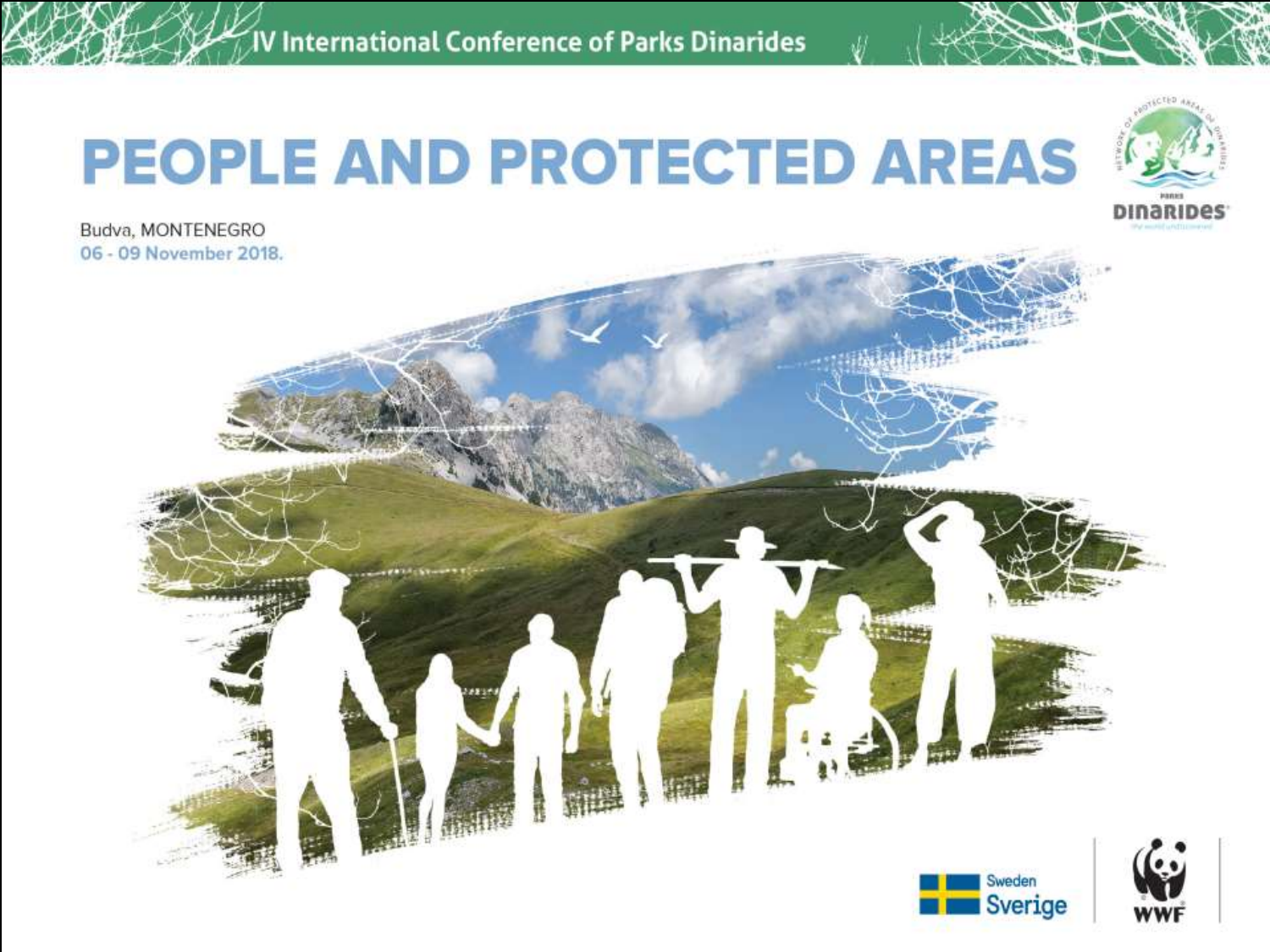

#### Session II **Grant Programme for Protected Areas**

Project Title: **CAPACITY BUILDING FOR BETTER MANAGEMENT OF PROTECTED AREA OF THE KOZJANSKO REGIONAL PARK**

Location: **Protected area of Kozjansko regional park**

Name of the Lead Applicant: **Public institution Kozjanski park** Partner(s):

**Development agency Sotla Lonjsko Polje Nature Park Public Institution**

Total value of the budget: **9.696,02 EUR** Amount approved by Parks Dinarides: **6.787,00 EUR**

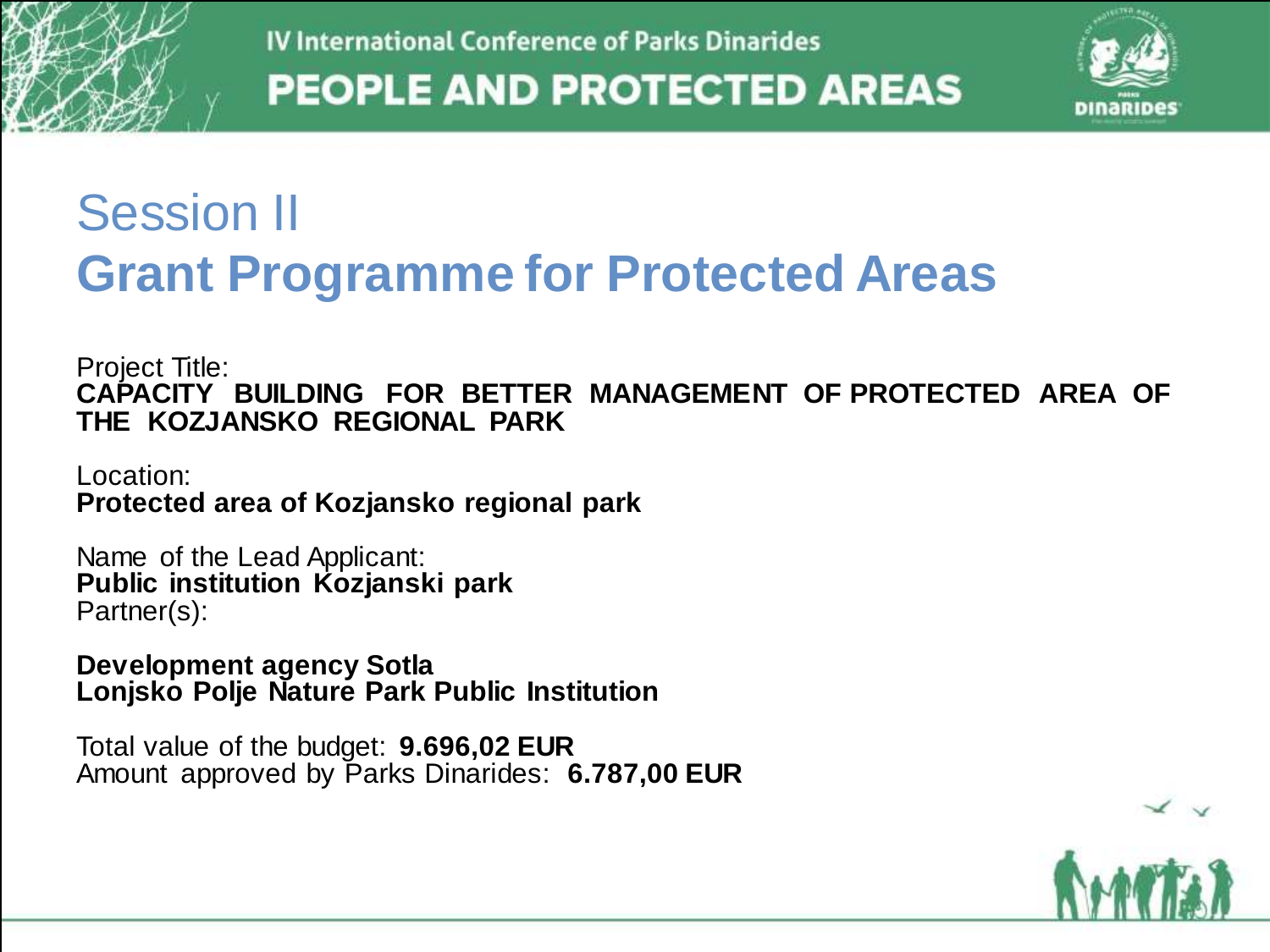

## **Project objective(s)**

- Strengthening the communication between employees of protected area and its residents. Moreover, to increase recognisability of activities in protected area between the local residents
- Reinforcement of communication activities between management team of the park and local residents
- Inclusion of different stakeholders into management planning of protected area

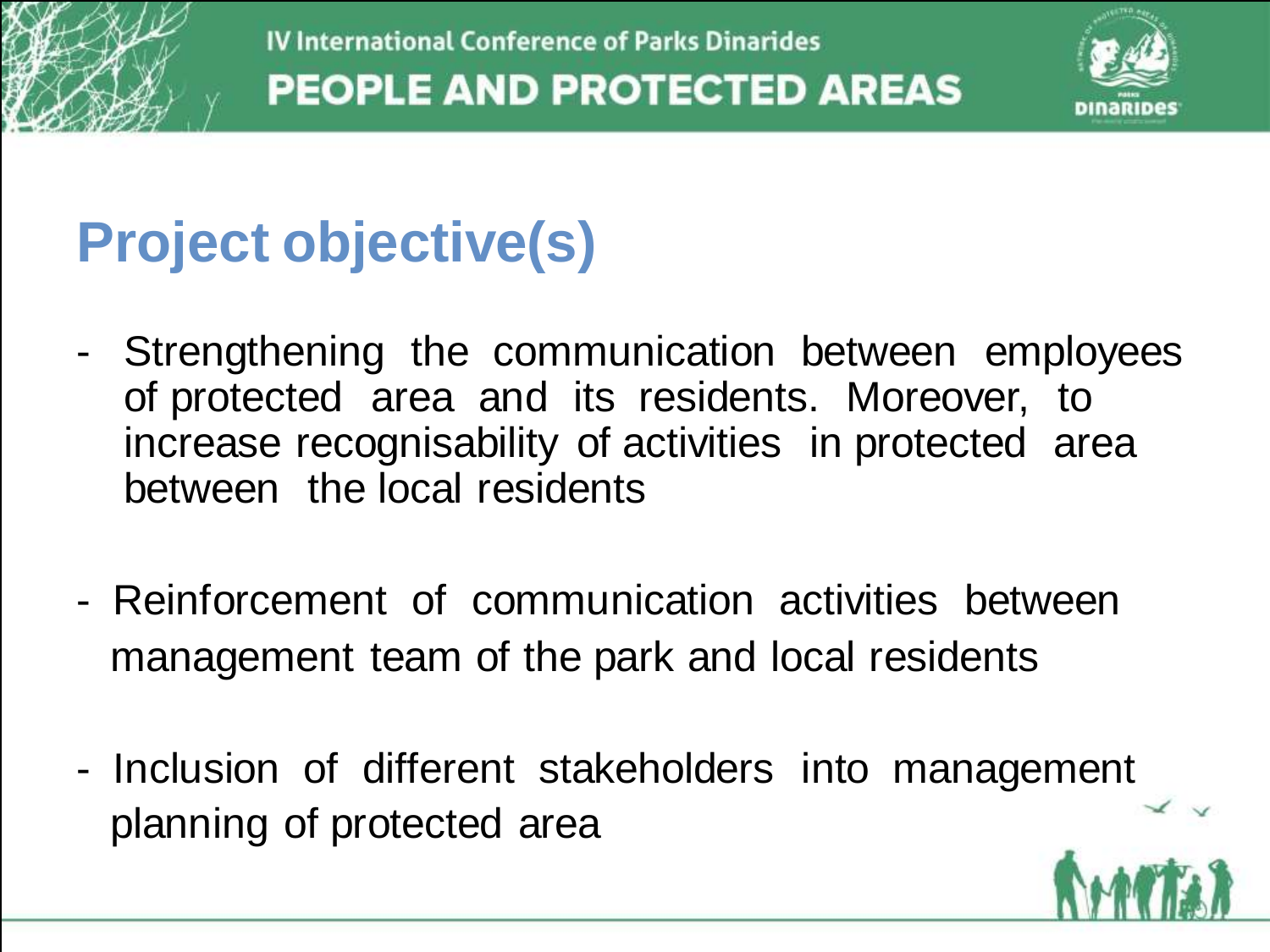

### **The results planned/ achieved**

- a professionally qualified team which is capable to communicate in conflict situations and is able to defend clearly and sovereignly the importance and purpose of the objectives of protected area
- improved relations between the management team of protected area and local residents
- increased visibility of the role of the protected area manager

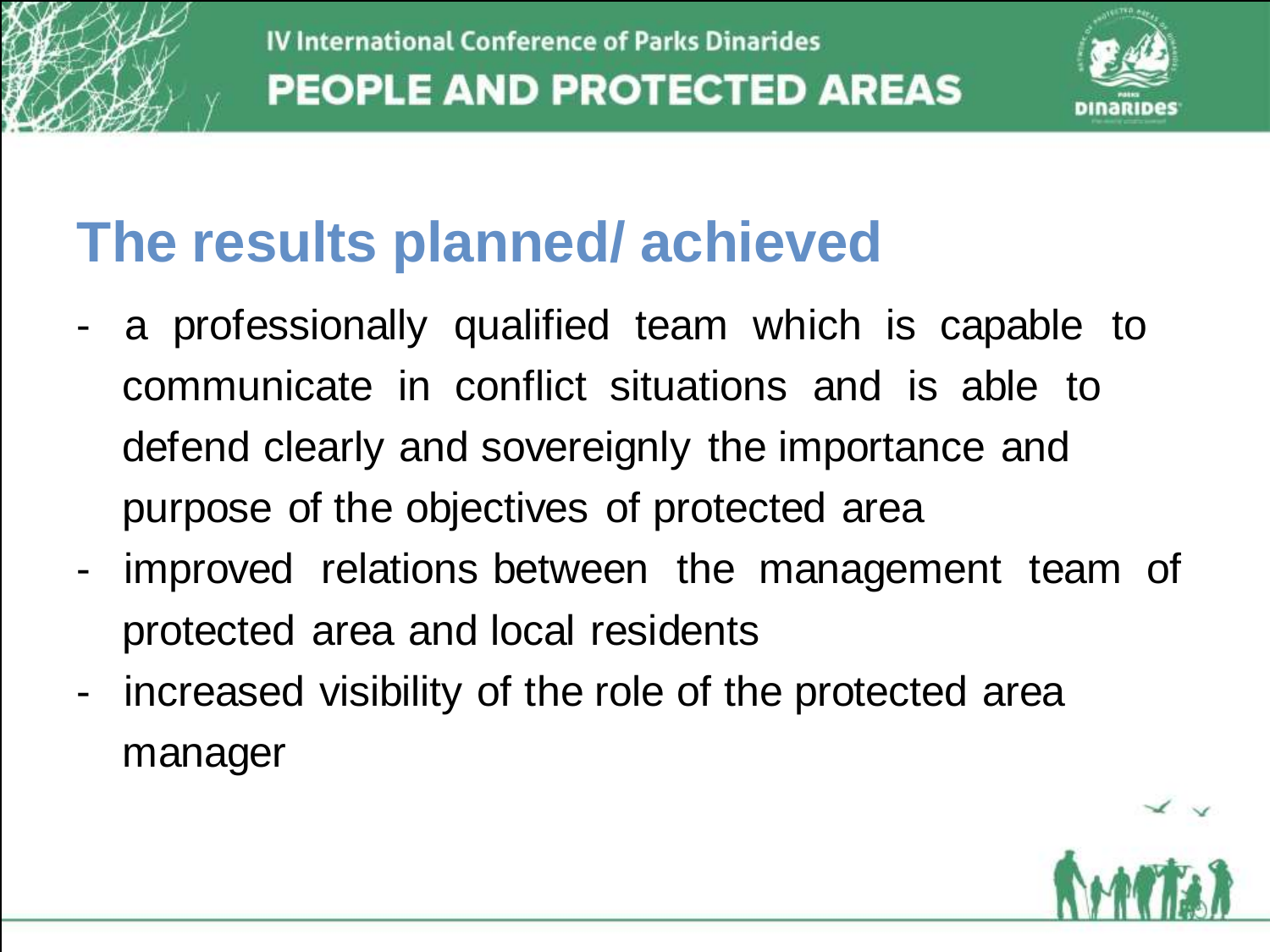

### **Major activities**

A1 Visiting different management practices of protected areas in the Parks of Dinaric Arc

A2 Training of employees in the protected area Management

A3 Preparation of communication strategy

A4 Establishment of a permanent forum

A5 Incorporation of coordinated proposals (activities, measures...) of different stakeholders into the annual plan of protected area management.

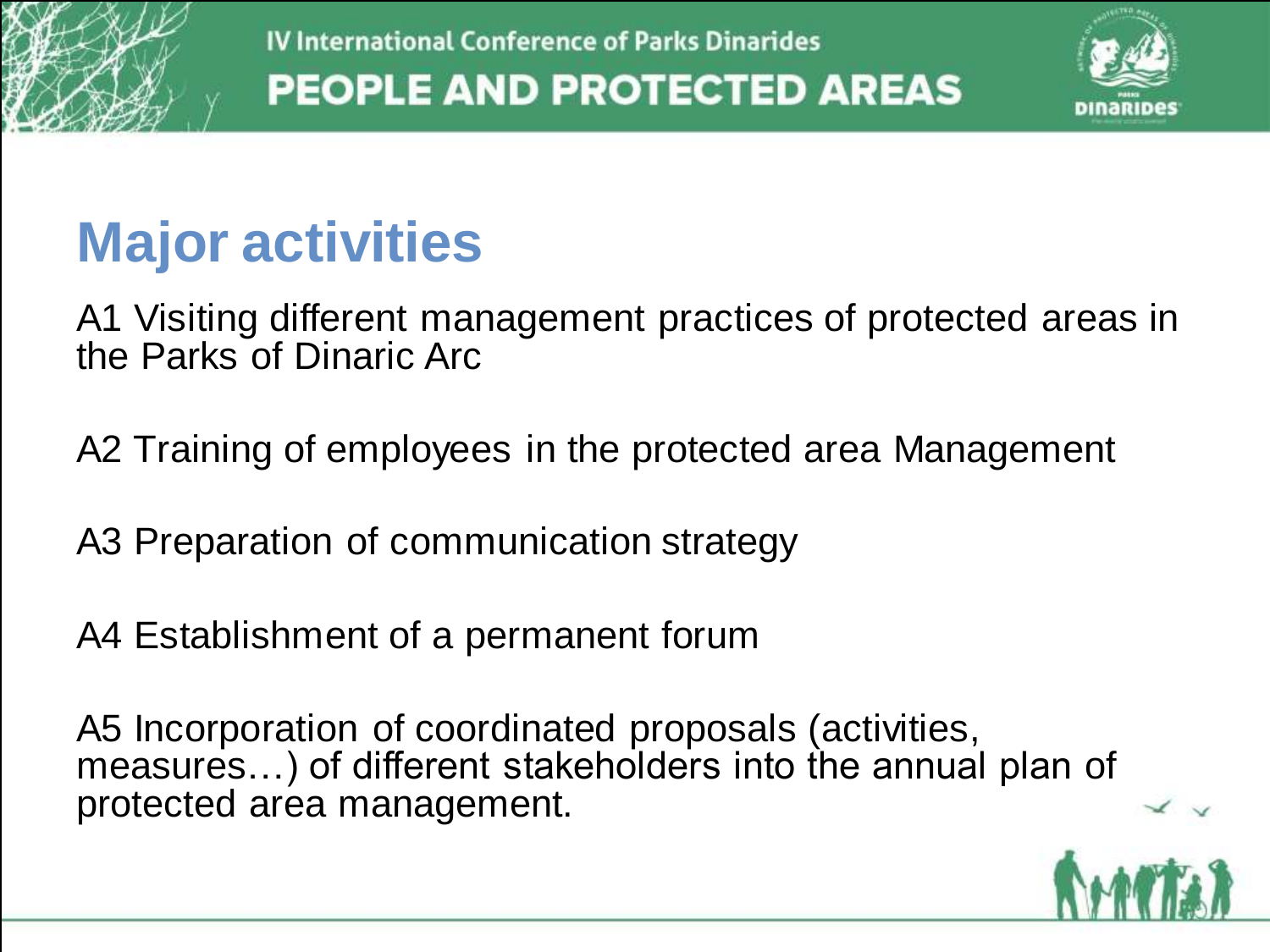

#### **The impact of the project on the quality of communication between protected area authority and local community**

*Through this project we will give an opportunity to everyone who is interested in participating in activities related to the annual plan of the Kozjansko Park manager.* 

*With professional knowledge in effective communication, the project will enable transparent participation of the local community representatives.*

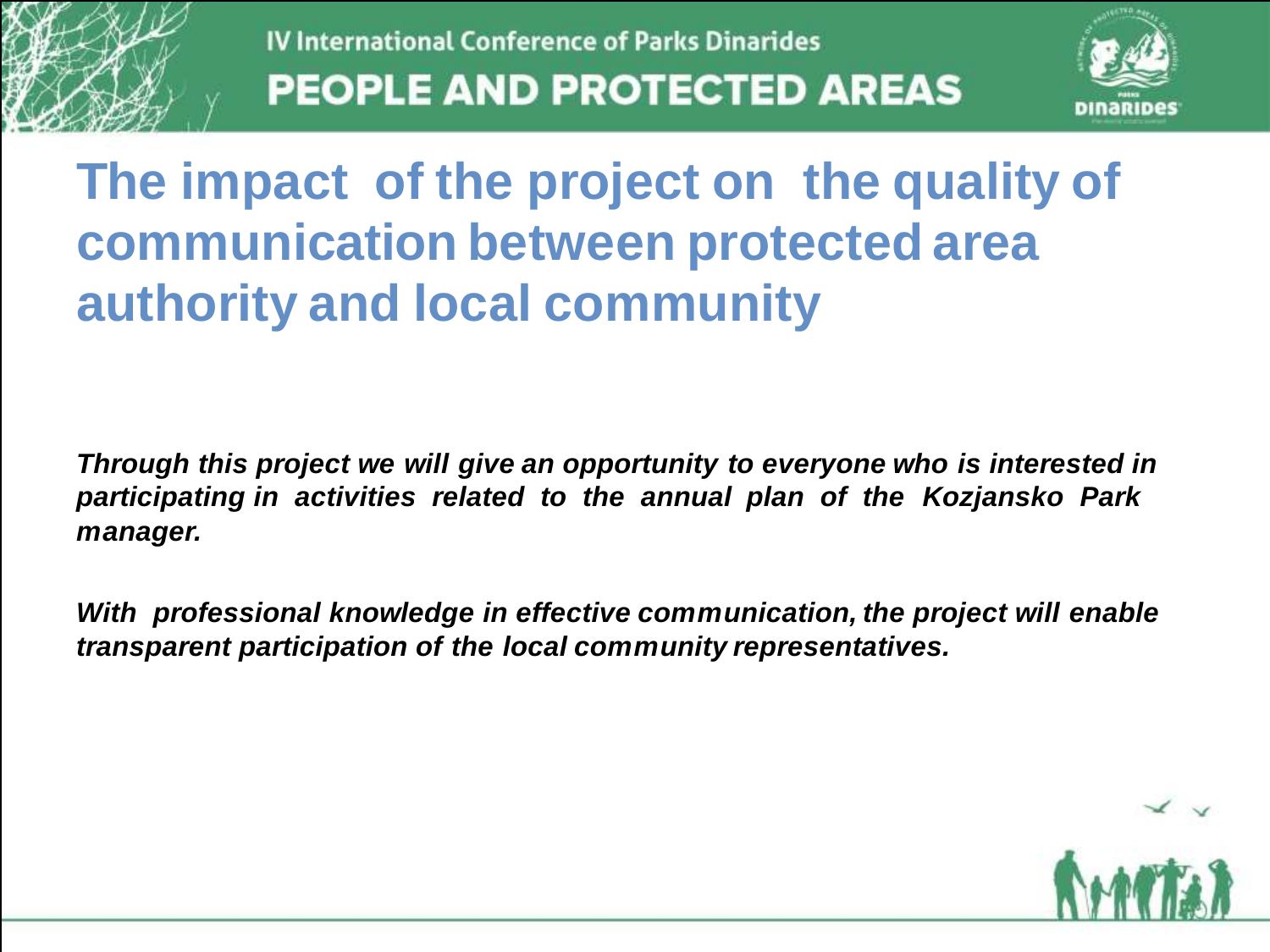





Visiting Vransko jezero nature park